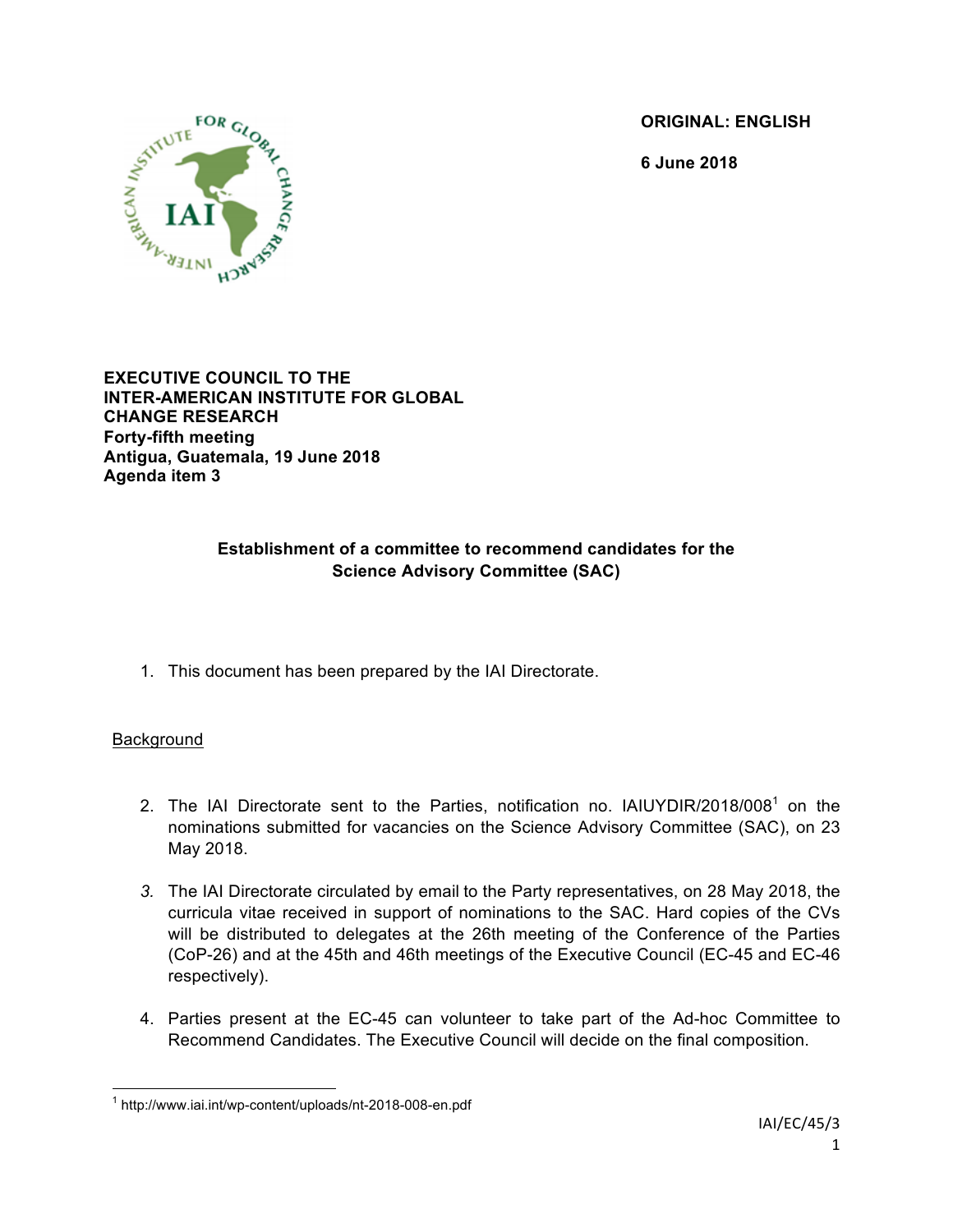- 5. The established Ad-hoc Committee will meet at its convenience and prior to 21 June 2018, to evaluate the curricula vitae, based on the document submitted by the Chair of the SAC<sup>2</sup>. It will also present a report to the CoP-26, on 21 June, recommending candidates to the SAC.
- *6.* The Executive Council, at its 44th meeting (Bogotá, 2017), adopted Decision XLIV/3*, Template for presentation of background information for election of SAC and SPAC members,* which states:

*The EC directed the SAC and the SPAC to provide evaluation criteria for candidates to those committees, so that the Directorate, together with the chairs of both committees can prepare a nomination CV template.*

*7.* This template is contained as an Annex to the present document.

### Recommendation

8. The Executive Council is invited to take note of this document.

 <sup>2</sup> http://www.iai.int/wp-content/uploads/iai-cop-26-22-e.pdf